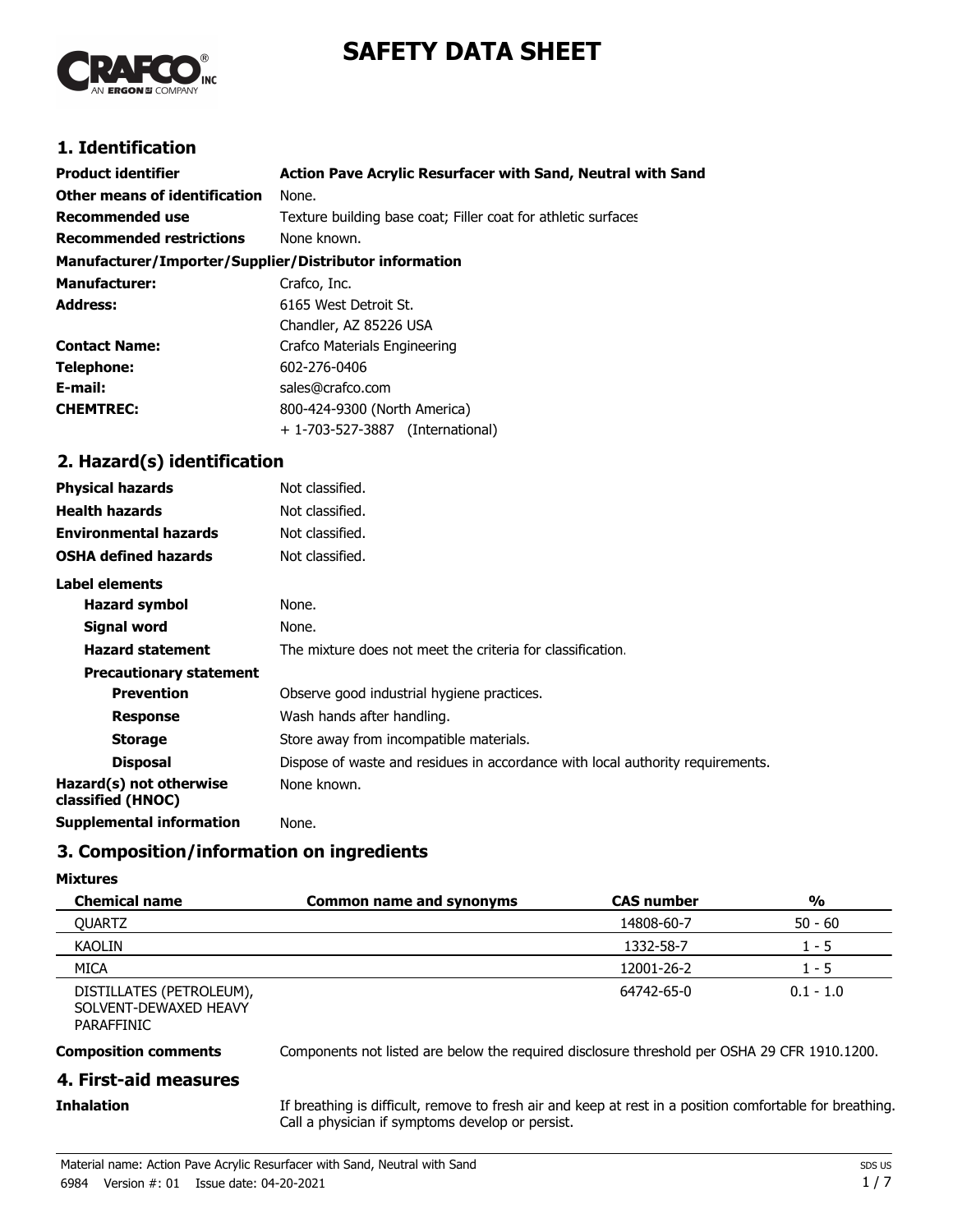| <b>Skin contact</b>                                                                 | If clothing sticks to the skin, do not remove. Lotion or hand cream may aid in the removal of<br>asphalt. Wash contact areas with soap and water. If needed, seek medical attention.                   |
|-------------------------------------------------------------------------------------|--------------------------------------------------------------------------------------------------------------------------------------------------------------------------------------------------------|
| Eye contact                                                                         | Immediately flush eyes with plenty of water for at least 15 minutes. Remove contact lenses, if<br>present and easy to do. Continue rinsing. Get medical attention if irritation develops and persists. |
| <b>Ingestion</b>                                                                    | Rinse mouth. DO NOT induce vomiting. Get medical attention immediately. If ingestion of a large<br>amount does occur, call a poison control center immediately.                                        |
| <b>Most important</b><br>symptoms/effects, acute and<br>delayed                     | Direct contact with eyes may cause temporary irritation.                                                                                                                                               |
| <b>Indication of immediate</b><br>medical attention and special<br>treatment needed | Treat symptomatically.                                                                                                                                                                                 |
| <b>General information</b>                                                          | Ensure that medical personnel are aware of the material(s) involved, and take precautions to<br>protect themselves.                                                                                    |

# **5. Fire-fighting measures**

| Suitable extinguishing media                                        | Foam. Dry chemical powder. Carbon dioxide (CO2).                                                                                                                                                                                                         |
|---------------------------------------------------------------------|----------------------------------------------------------------------------------------------------------------------------------------------------------------------------------------------------------------------------------------------------------|
| Unsuitable extinguishing<br>media                                   | Water. Do not use water jet as an extinguisher, as this will spread the fire.                                                                                                                                                                            |
| <b>Specific hazards arising from</b><br>the chemical                | During fire, gases hazardous to health may be formed.                                                                                                                                                                                                    |
| Special protective equipment<br>and precautions for<br>firefighters | Firefighters must use standard protective equipment including flame retardant coat, helmet with<br>face shield, gloves, rubber boots, and in enclosed spaces, SCBA. Structural firefighters protective<br>clothing will only provide limited protection. |
| <b>Fire fighting</b><br>equipment/instructions                      | ALWAYS stay away from tanks engulfed in flame. Fight fire from maximum distance or use<br>unmanned hose holders or monitor nozzles. Move containers from fire area if you can do so without<br>risk. In the event of fire, cool tanks with water spray.  |
| <b>Specific methods</b>                                             | In the event of fire and/or explosion do not breathe fumes. In the event of fire, cool tanks with<br>water spray.                                                                                                                                        |
| <b>General fire hazards</b>                                         | No unusual fire or explosion hazards noted.                                                                                                                                                                                                              |
|                                                                     |                                                                                                                                                                                                                                                          |

### **6. Accidental release measures**

**incompatibilities**

| <b>Personal precautions,</b><br>protective equipment and<br>emergency procedures | Keep unnecessary personnel away. Keep people away from and upwind of spill/leak. Keep out of<br>low areas. Do not touch damaged containers or spilled material unless wearing appropriate<br>protective clothing. Ventilate closed spaces before entering them. For personal protection, see<br>section 8 of the SDS.               |
|----------------------------------------------------------------------------------|-------------------------------------------------------------------------------------------------------------------------------------------------------------------------------------------------------------------------------------------------------------------------------------------------------------------------------------|
| <b>Methods and materials for</b><br>containment and cleaning up                  | This product is miscible in water.                                                                                                                                                                                                                                                                                                  |
|                                                                                  | Large Spills: Stop the flow of material, if this is without risk. Dike the spilled material, where this is<br>possible. Cover with plastic sheet to prevent spreading. Absorb in vermiculite, dry sand or earth and<br>place into containers. Prevent entry into waterways, sewer, basements or confined areas.                     |
|                                                                                  | Small Spills: Wipe up with absorbent material (e.g. cloth, fleece). Clean surface thoroughly to<br>remove residual contamination.                                                                                                                                                                                                   |
|                                                                                  | Never return spills to original containers for re-use. Absorb or cover with dry earth, sand or other<br>non-combustible material and transfer to containers. Ventilate area and avoid breathing vapors or<br>mist. For large spills, dike far ahead of liquid spill for later disposal. Do not release into sewers or<br>waterways. |
| <b>Environmental precautions</b>                                                 | Avoid discharge into drains, water courses or onto the ground.                                                                                                                                                                                                                                                                      |
| 7. Handling and storage                                                          |                                                                                                                                                                                                                                                                                                                                     |
| <b>Precautions for safe handling</b>                                             | Good personal hygiene is necessary. Wash hands and contaminated areas with water and soap<br>before leaving the work site.                                                                                                                                                                                                          |
| <b>Conditions for safe storage,</b><br>including any                             | Do not allow material to freeze.                                                                                                                                                                                                                                                                                                    |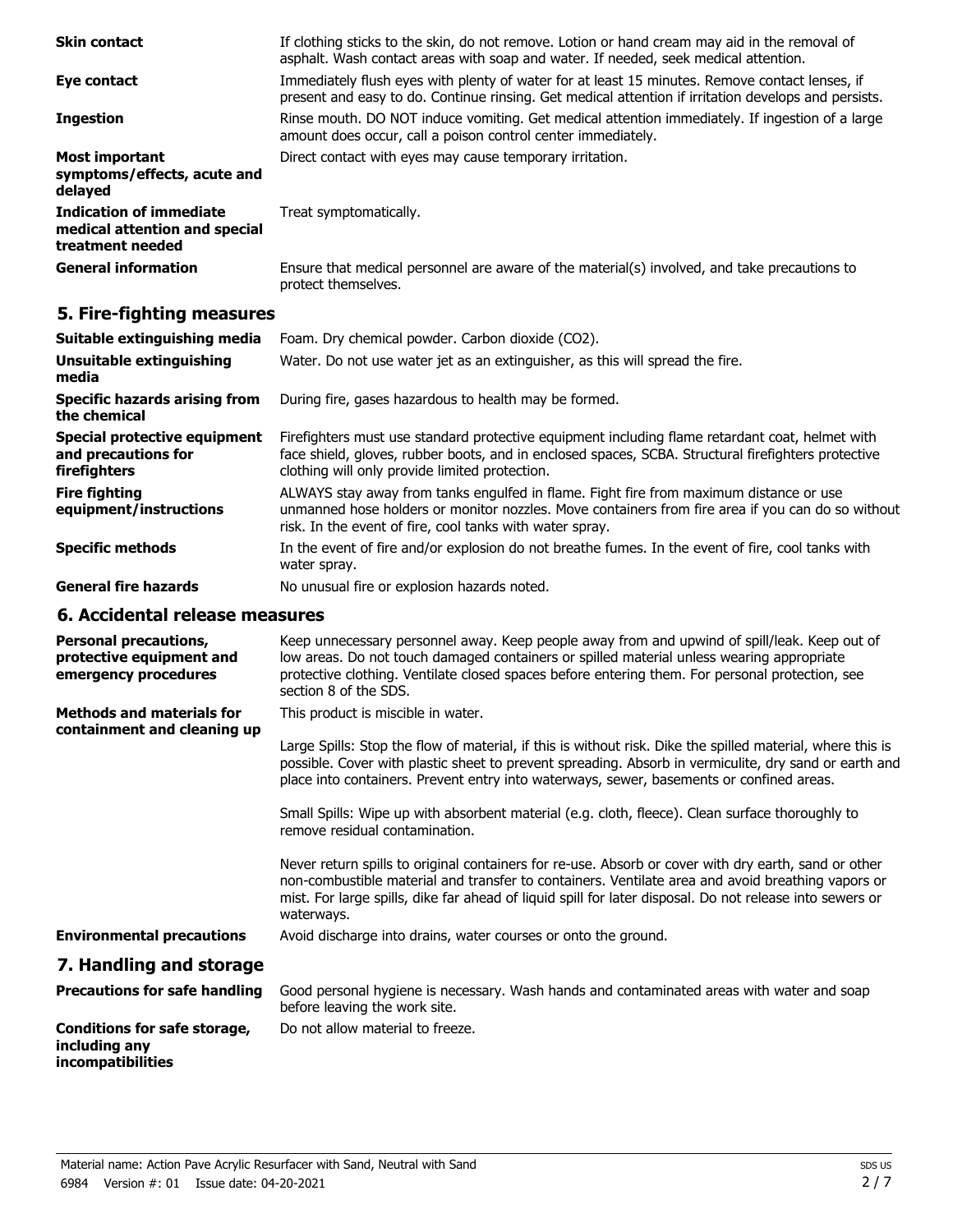# **8. Exposure controls/personal protection**

# **Occupational exposure limits**

#### **US. OSHA Table Z-1 Limits for Air Contaminants (29 CFR 1910.1000)**

| <b>Components</b>                                                                             | <b>Type</b>                                                                                                                                                   | <b>Value</b>      | Form                 |  |
|-----------------------------------------------------------------------------------------------|---------------------------------------------------------------------------------------------------------------------------------------------------------------|-------------------|----------------------|--|
| <b>DISTILLATES</b><br>(PETROLEUM),<br>SOLVENT-DEWAXED HEAVY<br>PARAFFINIC (CAS<br>64742-65-0) | PEL                                                                                                                                                           | $5$ mg/m $3$      | Mist.                |  |
|                                                                                               |                                                                                                                                                               | 2000 mg/m3        |                      |  |
|                                                                                               |                                                                                                                                                               | 500 ppm           |                      |  |
| KAOLIN (CAS 1332-58-7)                                                                        | PEL                                                                                                                                                           | 5 mg/m $3$        | Respirable fraction. |  |
|                                                                                               |                                                                                                                                                               | $15 \text{ mg/m}$ | Total dust.          |  |
| QUARTZ (CAS 14808-60-7)                                                                       | PEL                                                                                                                                                           | $0.05$ mg/m3      | Respirable dust.     |  |
| US. OSHA Table Z-3 (29 CFR 1910.1000)<br><b>Components</b>                                    | <b>Type</b>                                                                                                                                                   | <b>Value</b>      | <b>Form</b>          |  |
| KAOLIN (CAS 1332-58-7)                                                                        | <b>TWA</b>                                                                                                                                                    | 5 mg/m $3$        | Respirable fraction. |  |
|                                                                                               |                                                                                                                                                               | 15 mg/m3          | Total dust.          |  |
|                                                                                               |                                                                                                                                                               | 50 mppcf          | Total dust.          |  |
|                                                                                               |                                                                                                                                                               | 15 mppcf          | Respirable fraction. |  |
| MICA (CAS 12001-26-2)                                                                         | <b>TWA</b>                                                                                                                                                    | 20 mppcf          |                      |  |
| QUARTZ (CAS 14808-60-7)                                                                       | <b>TWA</b>                                                                                                                                                    | $0.1$ mg/m3       | Respirable.          |  |
|                                                                                               |                                                                                                                                                               | 2.4 mppcf         | Respirable.          |  |
| <b>US. ACGIH Threshold Limit Values</b>                                                       |                                                                                                                                                               |                   |                      |  |
| <b>Components</b>                                                                             | <b>Type</b>                                                                                                                                                   | <b>Value</b>      | <b>Form</b>          |  |
| KAOLIN (CAS 1332-58-7)                                                                        | <b>TWA</b>                                                                                                                                                    | $2$ mg/m $3$      | Respirable fraction. |  |
| MICA (CAS 12001-26-2)                                                                         | <b>TWA</b>                                                                                                                                                    | $3$ mg/m $3$      | Respirable fraction. |  |
| QUARTZ (CAS 14808-60-7)                                                                       | <b>TWA</b>                                                                                                                                                    | $0.025$ mg/m3     | Respirable fraction. |  |
| US. NIOSH: Pocket Guide to Chemical Hazards<br><b>Components</b>                              | <b>Type</b>                                                                                                                                                   | <b>Value</b>      | <b>Form</b>          |  |
| <b>DISTILLATES</b><br>(PETROLEUM),<br>SOLVENT-DEWAXED HEAVY<br>PARAFFINIC (CAS<br>64742-65-0) | Ceiling                                                                                                                                                       | 1800 mg/m3        |                      |  |
|                                                                                               | <b>STEL</b>                                                                                                                                                   | $10$ mg/m $3$     | Mist.                |  |
| KAOLIN (CAS 1332-58-7)                                                                        | <b>TWA</b>                                                                                                                                                    | 5 mg/m $3$        | Respirable.          |  |
|                                                                                               |                                                                                                                                                               | $10$ mg/m $3$     | Total                |  |
| MICA (CAS 12001-26-2)                                                                         | <b>TWA</b>                                                                                                                                                    | $3$ mg/m $3$      | Respirable.          |  |
| QUARTZ (CAS 14808-60-7)                                                                       | <b>TWA</b>                                                                                                                                                    | $0.05$ mg/m3      | Respirable dust.     |  |
| <b>Biological limit values</b>                                                                | No biological exposure limits noted for the ingredient(s).                                                                                                    |                   |                      |  |
| <b>Appropriate engineering</b><br>controls                                                    | Provide adequate ventilation, including appropriate local extraction, to ensure that the defined<br>occupational exposure limit is not exceeded.              |                   |                      |  |
| <b>Eye/face protection</b>                                                                    | Individual protection measures, such as personal protective equipment<br>Wear safety glasses; chemical goggles (if splashing is possible).                    |                   |                      |  |
| <b>Skin protection</b>                                                                        |                                                                                                                                                               |                   |                      |  |
| <b>Hand protection</b>                                                                        | Chemical resistant gloves are recommended. If contact with forearms is likely wear gauntlet style<br>gloves.                                                  |                   |                      |  |
| <b>Other</b>                                                                                  | Wear appropriate clothing to prevent any possibility of liquid contact and repeated or prolonged<br>vapor contact. Plastic or rubber gloves, apron and boots. |                   |                      |  |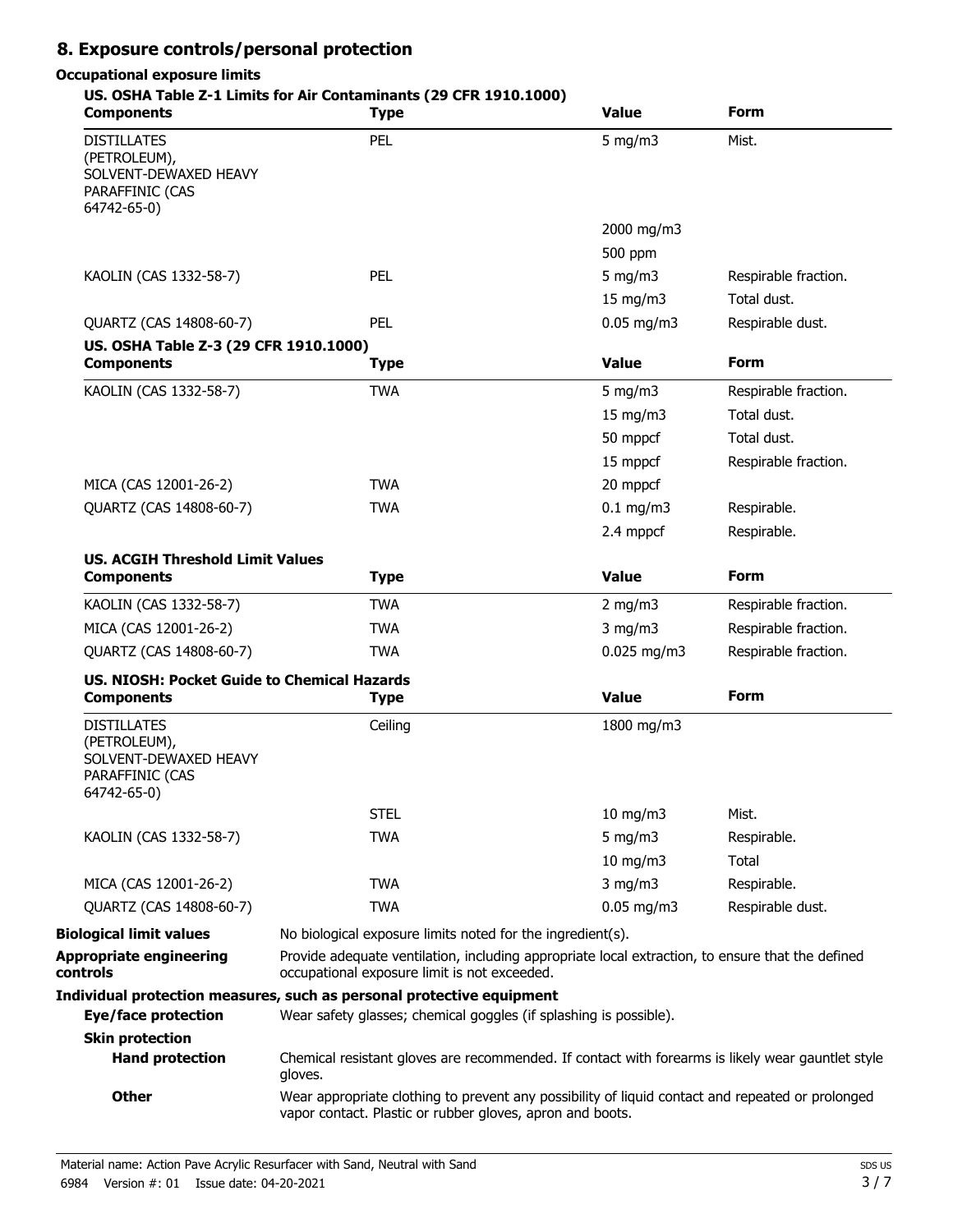| <b>Respiratory protection</b>     | When workers are facing concentrations above the exposure limit they must use appropriate<br>certified respirators.                                                                                                         |
|-----------------------------------|-----------------------------------------------------------------------------------------------------------------------------------------------------------------------------------------------------------------------------|
| <b>Thermal hazards</b>            | Wear appropriate thermal protective clothing, when necessary.                                                                                                                                                               |
| General hygiene<br>considerations | Always observe good personal hygiene measures, such as washing after handling the material and<br>before eating, drinking, and/or smoking. Routinely wash work clothing and protective equipment to<br>remove contaminants. |

# **9. Physical and chemical properties**

| <b>Appearance</b>                                   |                |
|-----------------------------------------------------|----------------|
| <b>Physical state</b>                               | Liquid.        |
| Form                                                | Liquid.        |
| Color                                               | Not available. |
| Odor                                                | Not available. |
| <b>Odor threshold</b>                               | Not available. |
| рH                                                  | Not available. |
| <b>Melting point/freezing point</b>                 | Not available. |
| <b>Initial boiling point and</b><br>boiling range   | Not available. |
| <b>Flash point</b>                                  | Not available. |
| <b>Evaporation rate</b>                             | Not available. |
| <b>Flammability (solid, gas)</b>                    | Not available. |
| <b>Upper/lower flammability or explosive limits</b> |                |
| <b>Flammability limit - lower</b><br>(9/6)          | Not available. |
| <b>Flammability limit -</b><br>upper $(% )$         | Not available. |
| <b>Explosive limit - lower</b><br>(%)               | Not available. |
| <b>Explosive limit - upper</b><br>(%)               | Not available. |
| <b>Vapor pressure</b>                               | Not available. |
| <b>Vapor density</b>                                | Not available. |
| <b>Relative density</b>                             | Not available. |
| Solubility(ies)                                     |                |
| <b>Solubility (water)</b>                           | Not available. |
| <b>Partition coefficient</b><br>(n-octanol/water)   | Not available. |
| <b>Auto-ignition temperature</b>                    | Not available. |
| <b>Decomposition temperature</b>                    | Not available. |
| <b>Viscosity</b>                                    | Not available. |

# **10. Stability and reactivity**

| <b>Reactivity</b>                            | The product is stable and non-reactive under normal conditions of use, storage and transport                                                              |  |  |
|----------------------------------------------|-----------------------------------------------------------------------------------------------------------------------------------------------------------|--|--|
| <b>Chemical stability</b>                    | Stable under normal temperature conditions.                                                                                                               |  |  |
| <b>Possibility of hazardous</b><br>reactions | Hazardous polymerization does not occur.                                                                                                                  |  |  |
| <b>Conditions to avoid</b>                   | Avoid temperatures exceeding the flash point. Contact with incompatible materials. Do not overheat<br>product.                                            |  |  |
| Incompatible materials                       | Strong oxidizing agents.                                                                                                                                  |  |  |
| <b>Hazardous decomposition</b><br>products   | Upon decomposition, this product may yield sulfur dioxide, carbon monoxide, carbon dioxide and/or<br>low molecular weight hydrocarbons. Hydrogen sulfide. |  |  |

# **11. Toxicological information**

### **Information on likely routes of exposure**

**Inhalation** Prolonged inhalation may be harmful.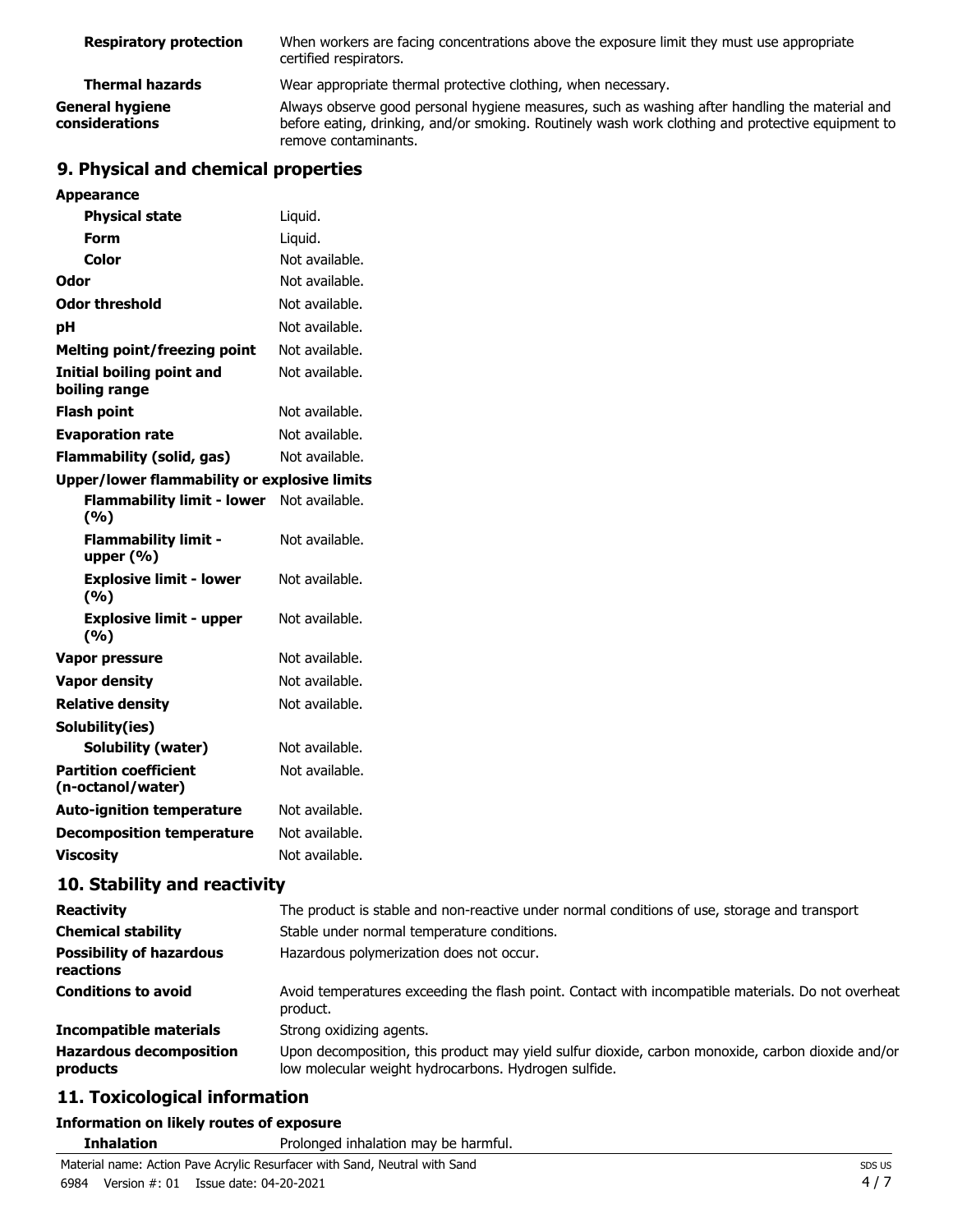| <b>Components</b>                                                                  | <b>Species</b>                                           | <b>Test Results</b> |  |
|------------------------------------------------------------------------------------|----------------------------------------------------------|---------------------|--|
| <b>Acute toxicity</b>                                                              |                                                          |                     |  |
| Information on toxicological effects                                               |                                                          |                     |  |
| Symptoms related to the<br>physical, chemical and<br>toxicological characteristics | Direct contact with eyes may cause temporary irritation. |                     |  |
| <b>Ingestion</b>                                                                   | Expected to be a low ingestion hazard.                   |                     |  |
| Eye contact                                                                        | May be irritating to eyes.                               |                     |  |
| <b>Skin contact</b>                                                                | No adverse effects due to skin contact are expected.     |                     |  |
|                                                                                    |                                                          |                     |  |

| KAOLIN (CAS 1332-58-7)                                       |                                                                                                                                                             |                               |                |
|--------------------------------------------------------------|-------------------------------------------------------------------------------------------------------------------------------------------------------------|-------------------------------|----------------|
| <b>Acute</b>                                                 |                                                                                                                                                             |                               |                |
| <b>Dermal</b>                                                |                                                                                                                                                             |                               |                |
| LD50                                                         | Rat                                                                                                                                                         |                               | $>$ 5000 mg/kg |
| Oral                                                         |                                                                                                                                                             |                               |                |
| LD50                                                         | Rat                                                                                                                                                         |                               | $> 5000$ mg/kg |
|                                                              | * Estimates for product may be based on additional component data not shown.                                                                                |                               |                |
| <b>Skin corrosion/irritation</b>                             | Prolonged skin contact may cause temporary irritation.                                                                                                      |                               |                |
| Serious eye damage/eye<br>irritation                         | May be irritating to eyes.                                                                                                                                  |                               |                |
| Respiratory or skin sensitization                            |                                                                                                                                                             |                               |                |
| <b>Respiratory sensitization</b>                             | Not available.                                                                                                                                              |                               |                |
| <b>Skin sensitization</b>                                    | May cause skin disorders if contact is repeated or prolonged.                                                                                               |                               |                |
| <b>Germ cell mutagenicity</b>                                | No data available to indicate product or any components present at greater than 0.1% are<br>mutagenic or genotoxic.                                         |                               |                |
| Carcinogenicity                                              | This product contains crystalline silica. Silica is a known carcinogen; however in this encapsulated<br>form the normal routes of exposure are unavailable. |                               |                |
|                                                              | <b>IARC Monographs. Overall Evaluation of Carcinogenicity</b>                                                                                               |                               |                |
| QUARTZ (CAS 14808-60-7)                                      | OSHA Specifically Regulated Substances (29 CFR 1910.1001-1052)                                                                                              | 1 Carcinogenic to humans.     |                |
| QUARTZ (CAS 14808-60-7)                                      |                                                                                                                                                             | Cancer                        |                |
|                                                              | US. National Toxicology Program (NTP) Report on Carcinogens                                                                                                 |                               |                |
| QUARTZ (CAS 14808-60-7)                                      |                                                                                                                                                             | Known To Be Human Carcinogen. |                |
| <b>Reproductive toxicity</b>                                 | Not classified.                                                                                                                                             |                               |                |
| <b>Specific target organ toxicity</b><br>- single exposure   | Not classified.                                                                                                                                             |                               |                |
| <b>Specific target organ toxicity</b><br>- repeated exposure | Not classified.                                                                                                                                             |                               |                |
| <b>Aspiration hazard</b>                                     | Not available.                                                                                                                                              |                               |                |
| <b>Chronic effects</b>                                       | Prolonged exposure may cause chronic effects.                                                                                                               |                               |                |
| <b>Further information</b>                                   | This product has no known adverse effect on human health.                                                                                                   |                               |                |
| 12. Ecological information                                   |                                                                                                                                                             |                               |                |

| <b>Ecotoxicity</b>               | Not expected to be harmful to aquatic organisms.                                                                                                                                           |  |
|----------------------------------|--------------------------------------------------------------------------------------------------------------------------------------------------------------------------------------------|--|
| Persistence and degradability    | No data is available on the degradability of this product.                                                                                                                                 |  |
| <b>Bioaccumulative potential</b> | No data available.                                                                                                                                                                         |  |
| Mobility in soil                 | No data available.                                                                                                                                                                         |  |
| Other adverse effects            | No other adverse environmental effects (e.g. ozone depletion, photochemical ozone creation<br>potential, endocrine disruption, global warming potential) are expected from this component. |  |

# **13. Disposal considerations**

Collect and reclaim or dispose in sealed containers at licensed waste disposal site. Dispose in accordance with all applicable regulations. No components are identified as hazardous wastes. Disposal recommendations are based on uncontaminated material.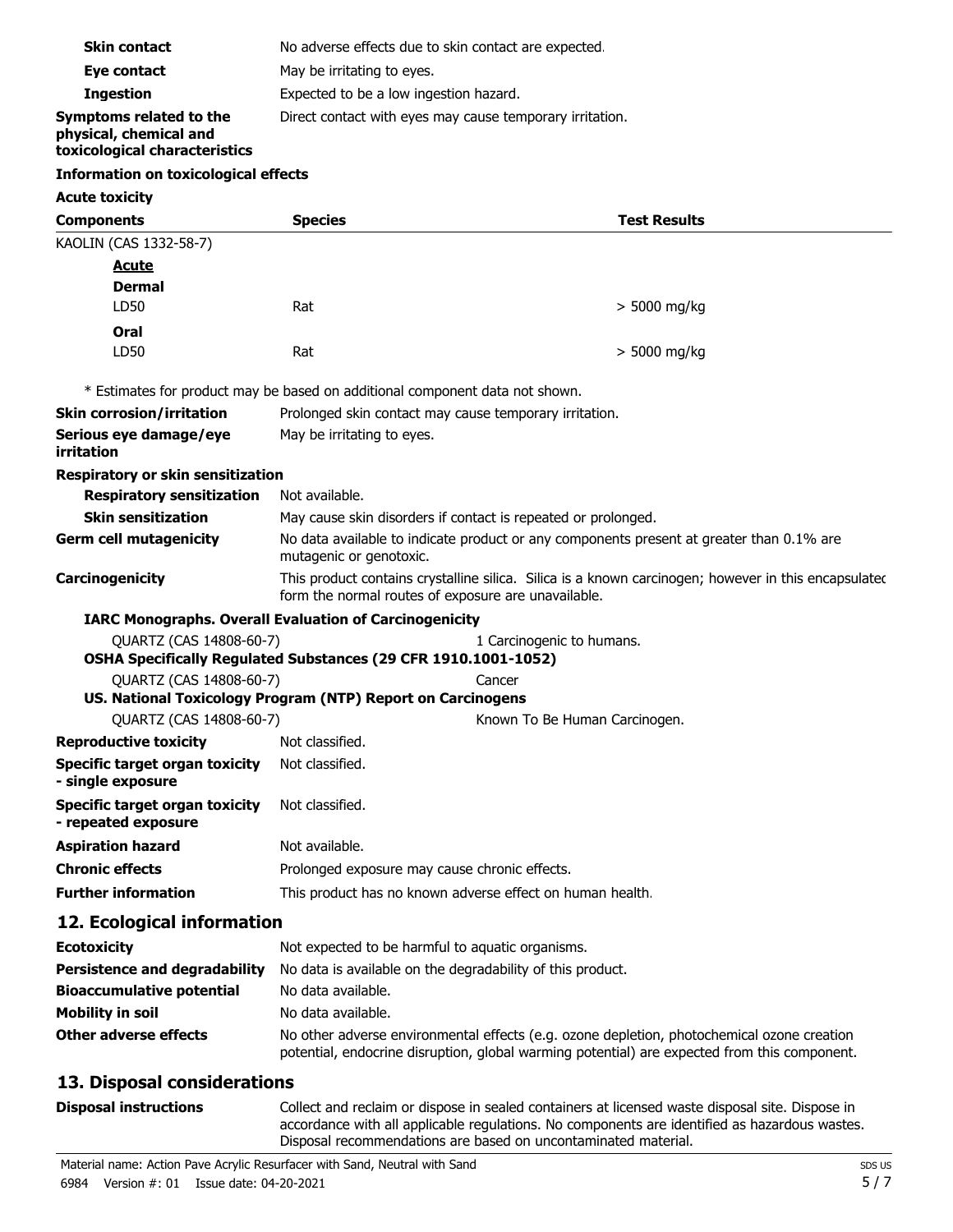| <b>Local disposal regulations</b>               | Dispose in accordance with all applicable regulations.                                                                                                                                                                                                                        |
|-------------------------------------------------|-------------------------------------------------------------------------------------------------------------------------------------------------------------------------------------------------------------------------------------------------------------------------------|
| Hazardous waste code                            | The waste code should be assigned in discussion between the user, the producer and the waste<br>disposal company. Not applicable.                                                                                                                                             |
| <b>Waste from residues /</b><br>unused products | Dispose of in accordance with local regulations. Empty containers or liners may retain some product<br>residues. This material and its container must be disposed of in a safe manner (see: Disposal<br>instructions). Avoid discharge into water courses or onto the ground. |
| <b>Contaminated packaging</b>                   | Empty containers should be taken to an approved waste handling site for recycling or disposal.<br>Since emptied containers may retain product residue, follow label warnings even after container is<br>emptied.                                                              |

### **14. Transport information**

#### **DOT**

Not regulated as dangerous goods.

#### **IATA**

Not regulated as dangerous goods.

#### **IMDG**

Not regulated as dangerous goods.

#### **Transport in bulk according to** Not available. **Annex II of MARPOL 73/78 and the IBC Code**

### **15. Regulatory information**

#### **US federal regulations** All components are on the U.S. EPA TSCA Inventory List.

**TSCA Section 12(b) Export Notification (40 CFR 707, Subpt. D)**

Not regulated.

### **CERCLA Hazardous Substance List (40 CFR 302.4)**

Not listed.

**SARA 304 Emergency release notification**

Not regulated.

**OSHA Specifically Regulated Substances (29 CFR 1910.1001-1052)**

QUARTZ (CAS 14808-60-7) Cancer

lung effects immune system effects kidney effects

#### **Superfund Amendments and Reauthorization Act of 1986 (SARA)**

#### **SARA 302 Extremely hazardous substance**

Not listed.

**SARA 313 (TRI reporting)** Not regulated.

#### **Other federal regulations**

**Clean Air Act (CAA) Section 112 Hazardous Air Pollutants (HAPs) List**

Not regulated.

**Clean Air Act (CAA) Section 112(r) Accidental Release Prevention (40 CFR 68.130)**

Not regulated.

**Safe Drinking Water Act** Not regulated. **(SDWA)**

#### **US state regulations**

### **California Proposition 65**



**WARNING:** WARNING: This product contains a chemical known to the State of California to cause cancer.

### **California Proposition 65 - CRT: Listed date/Carcinogenic substance**

QUARTZ (CAS 14808-60-7) Listed: October 1, 1988

**US. California. Candidate Chemicals List. Safer Consumer Products Regulations (Cal. Code Regs, tit. 22, 69502.3, subd. (a))**

DISTILLATES (PETROLEUM), SOLVENT-DEWAXED HEAVY PARAFFINIC (CAS 64742-65-0)